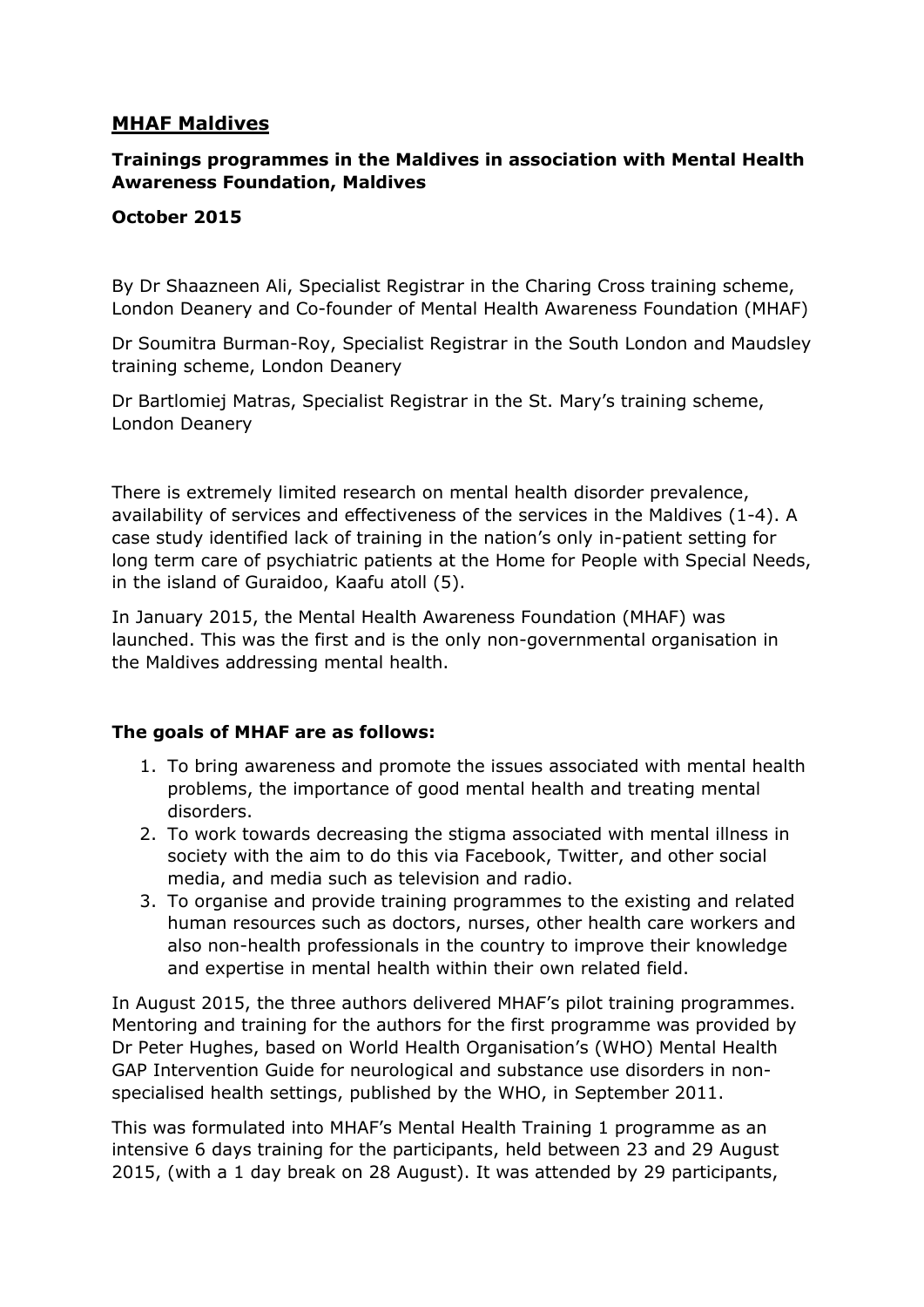both health professionals and non-health professionals, working in front line services and coming into contact with mental health patients and included; doctors, nurses and community health care workers, supervisors from the Home for People with Special Needs, the social workers from the Ministry of Gender and Law, civil officers at the Police victim support unit and other organisations.

The modules were carefully selected to fit into the cultural context after consultation with local healthcare professionals. The course had a pre-course assessment and was finished with a post-course assessment. Each module was also evaluated by the participants.

Course facilitators were overwhelmed by the participants' enthusiasm and commitment to the training. On various sources of feedback, the participants expressed their opinion that the training was appropriate, valuable and much needed for the community.

Subsequently, the authors also provided a second training programme; "Training 2: Mental Health Awareness and Psychological First Aid Course", held over two days (30 and 31 August). This was a basic introduction to some of the main mental disorders, providing a basic and general awareness of some of the common mental disorders.

The course began with an anti-stigma workshop before proceeding to discuss psychological first aid; depression, suicide, psychosis, drug use and its disorders. The course was based on and referenced the following: WHO's Psychological First Aid: Guide for Field workers, published by the WHO in 2011; Mental Health First Aid Australia. Depression: first aid guidelines. Melbourne: Mental Health First Aid Australia 2008; ICD-10 classification of mental and behavioural disorders: clinical descriptions and diagnostic guidelines WHO 1992; Mental Health GAP Intervention Guide for neurological and substance use disorders in non-specialised health settings, published by WHO in September 2011, and online resources available from:

- [Mind](http://www.mind.org.uk/)
- [Here to Help](http://www.heretohelp.bc.ca/)
- [Mend the Mind](http://www.mendthemind.ca/)
- [Walk in Our Shoes](http://www.walkinourshoes.org/myths-vs-facts/)
- Here to Help [Stigma and discrimination around mental health and substance use](http://www.heretohelp.bc.ca/factsheet/stigma-and-discrimination-around-mental-health-and-substance-use-problems)  [problems](http://www.heretohelp.bc.ca/factsheet/stigma-and-discrimination-around-mental-health-and-substance-use-problems)
- [Canadian Mental Health Association](https://www.cmha.ca/mental_health/myths-about-mental-illness/)

This course was attended by 23 participants from non-healthcare backgrounds including those working in various charities in the Maldives, school teachers, counsellors and police officers. The feed-back by the second group of participants again described the training as one that was a required one for them to serve their community.

The training programmes' value was also highlighted during the well received closing ceremony with attendees including the chief guest, Honourable Iruthisham Adam, the Minister of Health of the Maldives and Dr Arvind Mathur, WHO representative, both of whom praised the training programmes' initiatives